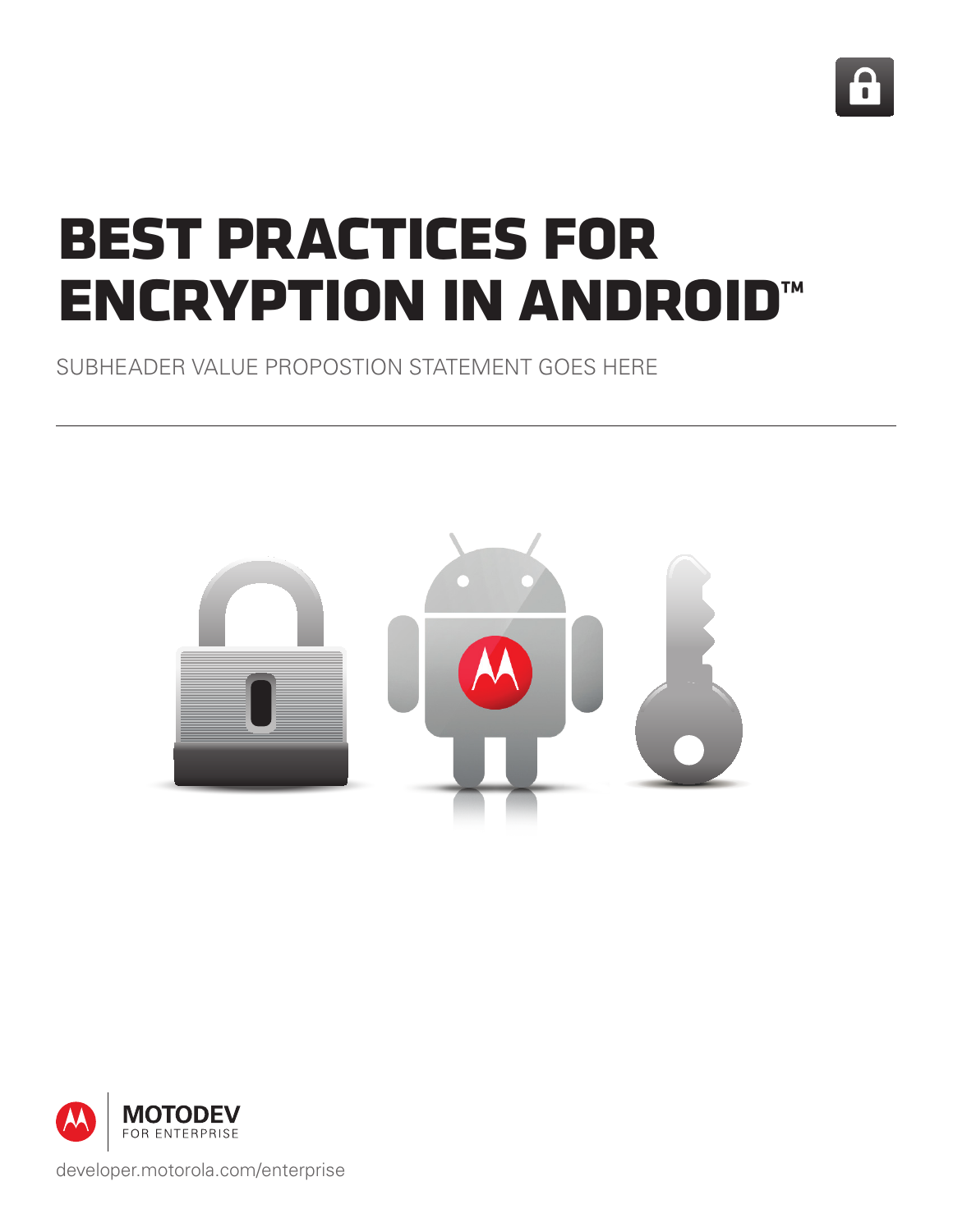### **introduction**

Android has featured commercial and government-grade encryption libraries from its earliest releases. The Androidtm encryption libraries make it possible for organizations to protect data on a mobile device with the highest level of security. The best data security practice is to not store corporate data on a mobile device, but sometimes this cannot be avoided (for example, if an app needs to keep working even when there is no data connection).

There are numerous examples within the world of encryption where mistakes have compromised security goals. Some of the security libraries in the javax.crypto package have non-obvious APIs, and reference material can be thin and hard to find. This white paper draws together a number of "best practices" to use when designing Android apps that depend on encryption. This is not an exhaustive list. It is a starting point to raise awareness about the kinds of issues you need to consider when working with encryption software.



To review sample source code which implements this complete process, please refer to "Using the Advanced Encryption Standard in Android" Technical Article. http://developer.motorola.com/docs/using\_the\_advanced\_encryption\_standard\_in\_android/

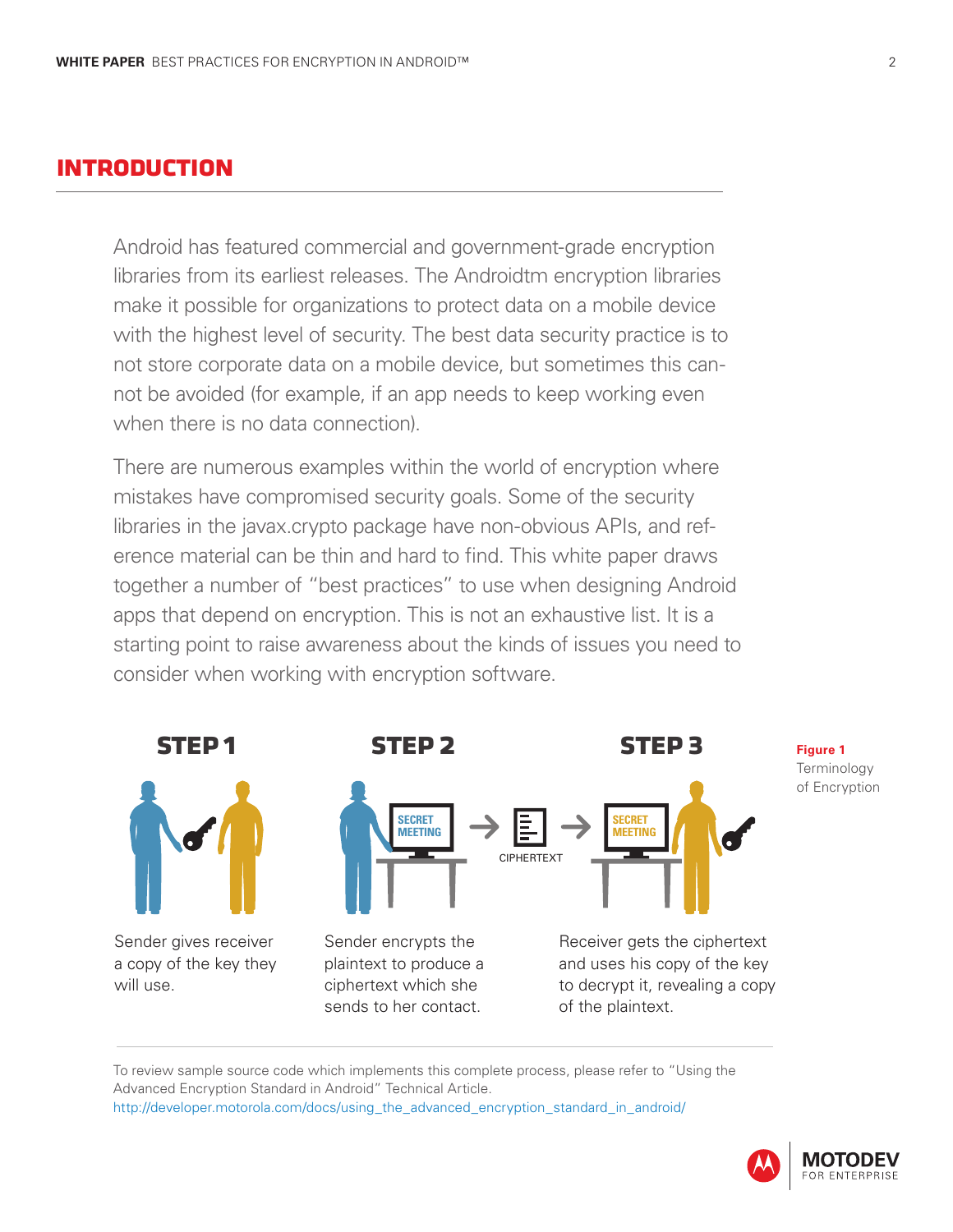#### **best practices**

Encryption best practices fall into two categories - practices that relate to good security discipline generally, and practices that relate to software design and development.

#### **PRACTICES RELATING TO GOOD SECURITY DISCIPLINE GENERALLY:**

1. Assume that anything stored on the device is vulnerable to reading by someone who has physical possession of the device. In particular, never store the plaintext secret key on the device. One way to avoid storing the secret key on the device is to generate the secret key whenever you need it, by deriving it from a human-friendly password supplied by prompting the user. This technique is described with sample code in the technical article at reference 4 below.

Although encryption doesn't prevent an attacker from reading the encrypted bits from a file, it prevents him from seeing the decrypted data. Mobile Device Management consoles have the "remote wipe" feature because of the assumption that anything stored on the device can be read by someone who has the device (regardless of file permissions, user IDs, etc).

2. Use standard security algorithms to solve standard security problems.

An example of failure to use standard algorithms is the Content Scramble System used to assert Digital Rights Management (DRM) on DVD movies. A proprietary algorithm was created for this application. Its flaws were revealed by reverse engineering, and it was broken within a couple of years. Shortly after that, it was separately discovered that errors in the design of the algorithm reduced the effective size of the key to only 16 bits. The reduced key made brute force attacks (trying every key in the key space) not just feasible, but trivial. A major factor behind the movie industry's promotion of Blu-ray video players is to greatly strengthen DRM controls (in addition to support for larger files and high definition formats).

3. The admonition to use standard security algorithms extends to using standard implementations of those algorithms.

An example where this best practice was not followed concerned an early implementation of Unix. A replacement terminal login manager was written. This component is part of the security framework, and prompts for a username/password pair to check for authorized access. Unlike more secure versions of the component, this implementation checked that the username existed, before checking the password. If the username did not exist, there was no password to check against, and it immediately returned a failure. If the username did exist, the login manager would go on to check the password, which took a fractionally longer time. The slight difference in timing between "password comparison" and "no password comparison" was enough to leak information about whether a username was valid or not.

For example, if you need to create an encrypted session between a client and a server, your first thought should be to design it as a web service using an HTTPS session, rather than designing a new protocol. HTTPS is a welltested and standard way to create and maintain a specialpurpose VPN connection between a browser and a web server.

Don't implement security algorithms yourself. Use the libraries provided with the device. If you need an algorithm that does not come with the device, source it from an established security organization.

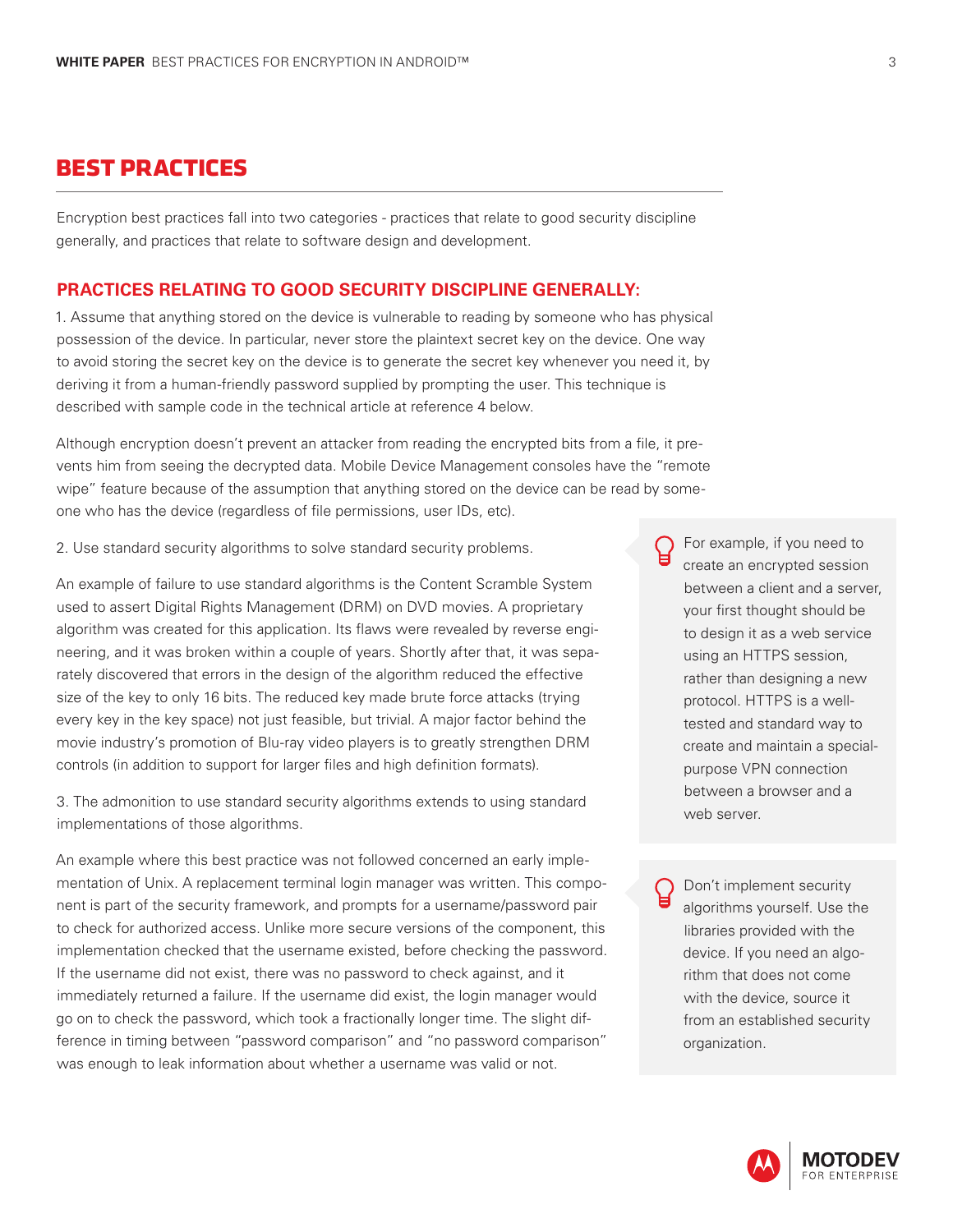4. Be very careful when designing systems that use encryption. It is easy to make small mistakes which degrade or even eliminate the security measures.

#### **PRACTICES RELATING TO SOFTWARE DESIGN AND DEVELOPMENT:**

5. Avoid the use of Java's String class. Everything relating to holding plaintexts, encrypting, decrypting, salts, initialization vectors, seeds, passwords and keys should be done with char arrays or byte arrays. Oracle's Java documentation explains why:

*"Objects of type String are immutable, i.e., there are no methods defined that allow you to change (overwrite) or zero out the contents of a String after usage. This feature makes String objects unsuitable for storing security sensitive information such as user passwords. You should always collect and store security sensitive information in a char array instead."*

As a practical matter, Android's EditText field has Strings assigned into it at various points in the implementation. So you cannot follow this best practice and use an Android EditText component to collect a password or plaintext. The string you get back from EditText may remain visible to a process that can dump your memory including interned Strings at some later point. Java solves the problem in its Swing GUI library by having a JPasswordField method that returns a char array, not a String.

char [ ] getPassword();

One Android solution is to create a new View based on android.graphics.Canvas, with a key listener for accepting individual characters and assembling them into a char[ ].

6. The UTF-8 character encoding specified for Android restricts the valid values of bytes. The encoding allows up to 4 bytes for a character, in theory supporting 4.2 billion different values, but UTF-8 only has 1.1 million different characters. So the effective keyspace is a lot smaller than the theoretical keyspace. You really have to use high quality key generation algorithms when you use password-based encryption.

Android's character encoding can be problematic in other ways, too. The character encoding used when converting a String into individual bytes is always "UTF-8" in Android, but varies among J2SE implementations. Therefore whenever you construct a String, or you get the individual bytes representing a string with String.getBytes(), you should specify the character set to use in translation. If you forget to do this, your code will compile, but fail to work correctly when ported to a J2SE implementation that uses a non-UTF-8 character set.

Depending on your system requirements, you should request a security professional to review your design and approach.



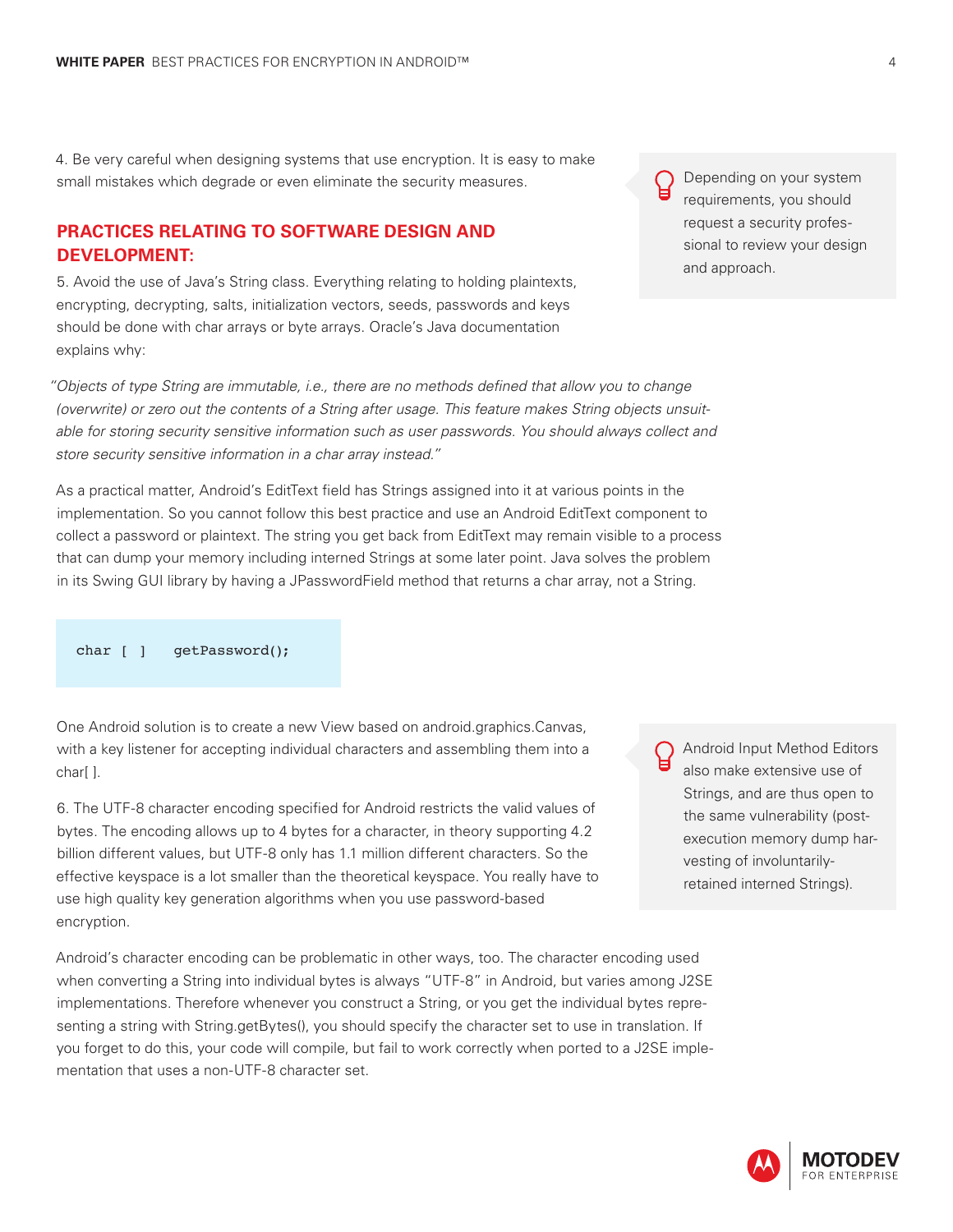7. Use unpredictable Initialization Vectors. Some block cipher modes require an Initialization Vector (IV). The IV is picked at random at the beginning of the encryption process, and it is there to introduce additional randomness into the ciphertext. The IV is typically transmitted to the recipient in a plaintext header prepended to the ciphertext. A different IV must be used for each message. It's acceptable for an attacker to know what IV was used for a particular message, but the attacker must not be able to predict the IV that will be used in a future message.

The requirement for an unpredictable IV was also overlooked in SSL/TLS prior to version 1.1. In those widespread early versions, the last block of the ciphertext for message n was used as the IV for message n+1. The IV was thus completely predictable to an eavesdropper. In summer 2011, this was the basis of a chosen plaintext man-in-the-middle attack on SSL (a theoretical attack by a couple of security researchers, not an actual onslaught by career criminals). The penetration was styled the BEAST attack, for "Browser Exploit Against SSL/TLS". You can read more about it in reference 5 below.

For example, the use of low order digits from the system clock to provide a random number is a common novice mistake. If the attacker is on the same machine (generally assumed), he has perfect foreknowledge of the values coming from the system clock.



#### **Figure 2**

A "Man-in-the-middle" attack

8. Do not use any message key indefinitely. Keep a count of "messages sent using this key" and replace each key when it approaches the limit. After sending 2^48 AES blocks with CBC, the probability of decryption shifts too much in favor of an attacker. You must change the key at this point. DES and 3DES require a key change after just 2^16 blocks. This is one of the reasons why AES has

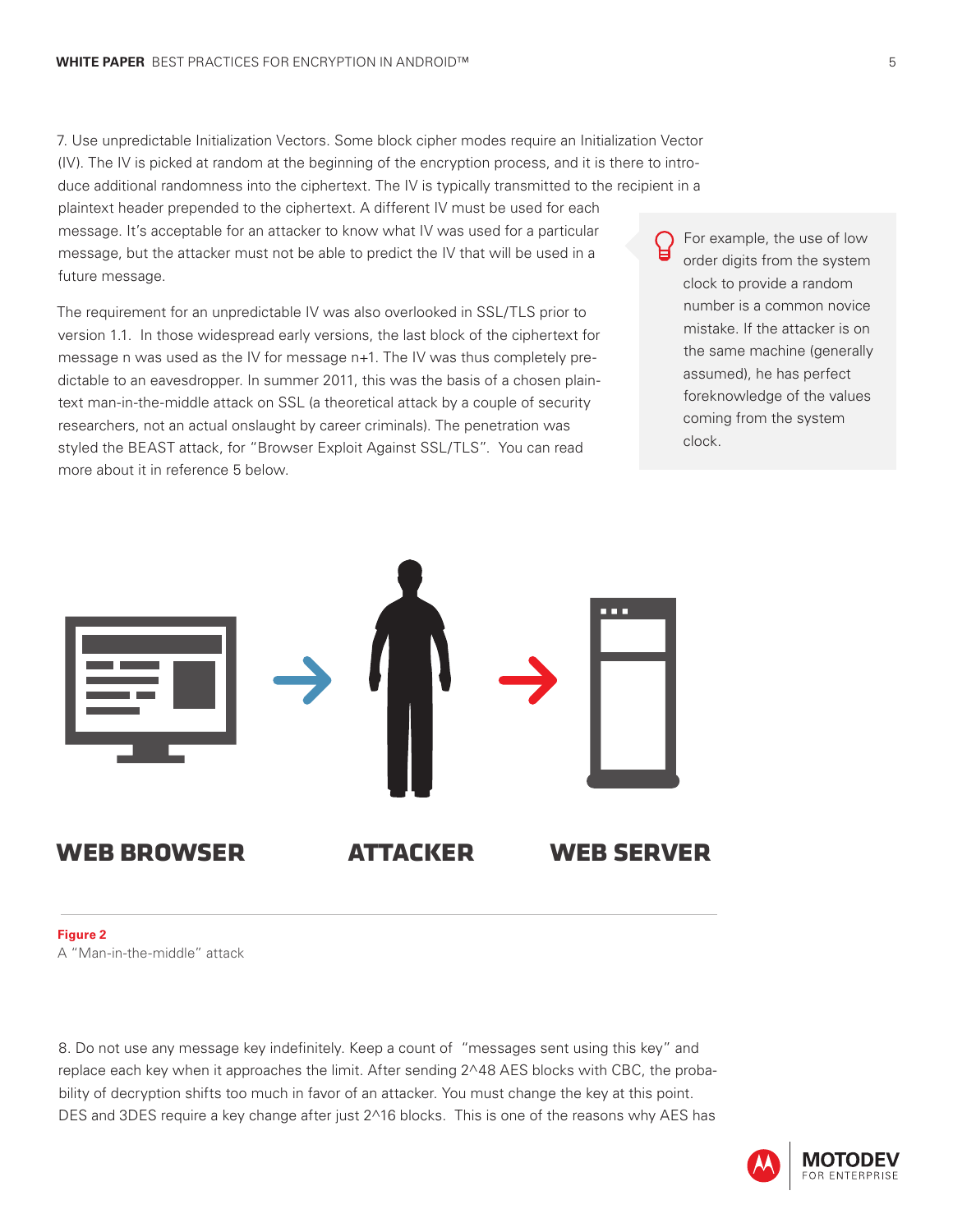a larger block size than older algorithms like DES or 3DES. AES allows you to encrypt significantly more data before you have to change the key.

AES has another mode, known as "counter mode", that lets you use the same key up to 2^64 times. Developers are gradually transitioning to this slightly more involved counter mode (it requires an additional parameter, known as a "number used once", usually abbreviated to nonce).

9. The setSeed() method of SecureRandom should only be used to generate predictable runs for testing. It has a common "silent failure" mode when misused. Class java.security.SecureRandom is used to generate cryptographically secure pseudo-random numbers. The class has a method setSeed() that causes the instance to return a predictable sequence of numbers.

DES uses a block size of 8 bytes and requires a key change after 2^16 blocks. So you can only send 65K \* 8 bytes (0.5 MB) before a keychange.

AES supports 2^48 \* 16 bytes (4.5 billion MB) when using CBC mode, before a key change is needed.

Many programmers assume from the name that calling setSeed() always resets the internal state of the random number generator. In reality, once you have started to receive random numbers by calling nextBytes(), setSeed() does not cause a reset. It uses the new seed to augment the randomness produced. The method

would be more accurately named something like addMoreEntropy().

The misapprehension makes it easy for careless programmers to pass the same arguments to setSeed(), but later get an unexpectedly different key back from generateKey(). The use of setSeed() outside of testing is generally an indication of faulty design or coding.

To reliably generate a copy of a key starting from a password, you should use a PBE (password-based encryption) algorithm. Never use the user password itself as the seed to SecureRandom, as that makes brute force attacks too easy. Use the class java.security.SecureRandom to generate a seed number or an initialization vector. These seed values don't have to be kept secret, but you must remember them for future use with this message.

#### **conclusion**

As most software developers readily appreciate, the proper use of encryption in mobile software is both subtle and complex. We have reviewed a number of real world examples of flaws that transform a seemingly-secure system into a system which is not resistant to attack, or - even worse - which actively leaks data.

The best practices advocated here do not comprise an exhaustive list, but are intended to convey the subtleties of the subject. For acceptable security, software developers are well advised to take college level encryption courses, and use an understanding of the material in their work.